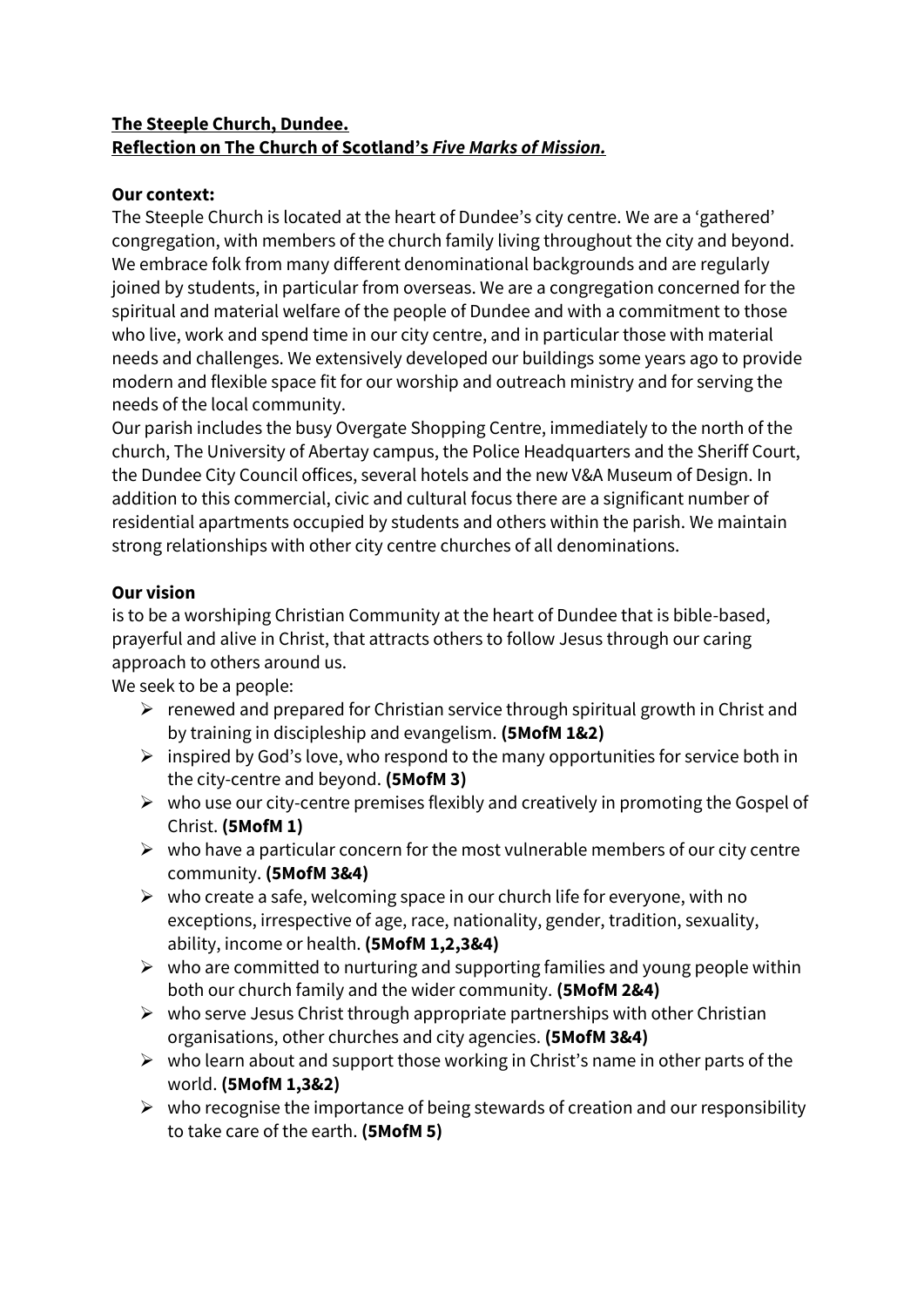We strongly align ourselves with the **The National Church's Vision** that

*"The Church of Scotland seeks to inspire the people of Scotland and beyond with the Good News of Jesus Christ through enthusiastic worshipping, witnessing, nurturing, and serving communities."*

and that

*"Central to the Church of Scotland is our love and worship of God through following the teachings and examples of Jesus Christ. We express our love for God by our love and practical care for each other and for those we live with and encounter in our daily lives."*

We have found it helpful to consider the 'standard' wording of the Church of Scotland's Five Marks of Mission…..

- *1. To proclaim the Good News of the Kingdom.*
- *2. To teach, baptise and nurture new believers.*
- *3. To respond to human need by loving service .*
- *4. To transform unjust structures of society, to challenge violence of every kind and pursue peace and reconciliation.*
- *5. To strive to safeguard the integrity of creation, and sustain and renew the life of the earth.*

…..alongside the alternative definition of the Five Marks of Mission created by the Anglican Board of Mission in Australia and endorsed for our use by the Church of Scotland Assembly Trustees:

- *1. To witness to Christ's saving, forgiving, reconciling love for all people.*
- *2. To build welcoming, transforming communities of faith.*
- *3. To stand in solidarity with the poor and needy.*
- *4. To challenge violence, injustice and oppression, and work for peace and reconciliation.*
- *5. To protect, care for and renew life on our planet.*

Much has changed since March 2019 – for our congregation, as it has for all. We are still slowly emerging from the restrictions of the COVID pandemic, some of which remain in place. We do not yet know the full impact of the pandemic and how different the life and work of our congregation will be in future. During the last 18 months our minister has retired and we are now in a vacancy. Some active members of our church family have moved on and some others have become less engaged in our congregational life during lockdown. We do not yet have a clear picture of what the shape and size of our active congregation will be when restrictions are fully lifted. Bearing in mind this 'state of transition', many of the points below perhaps better describe our pre-covid mission and ministry than the unknown landscape of the future.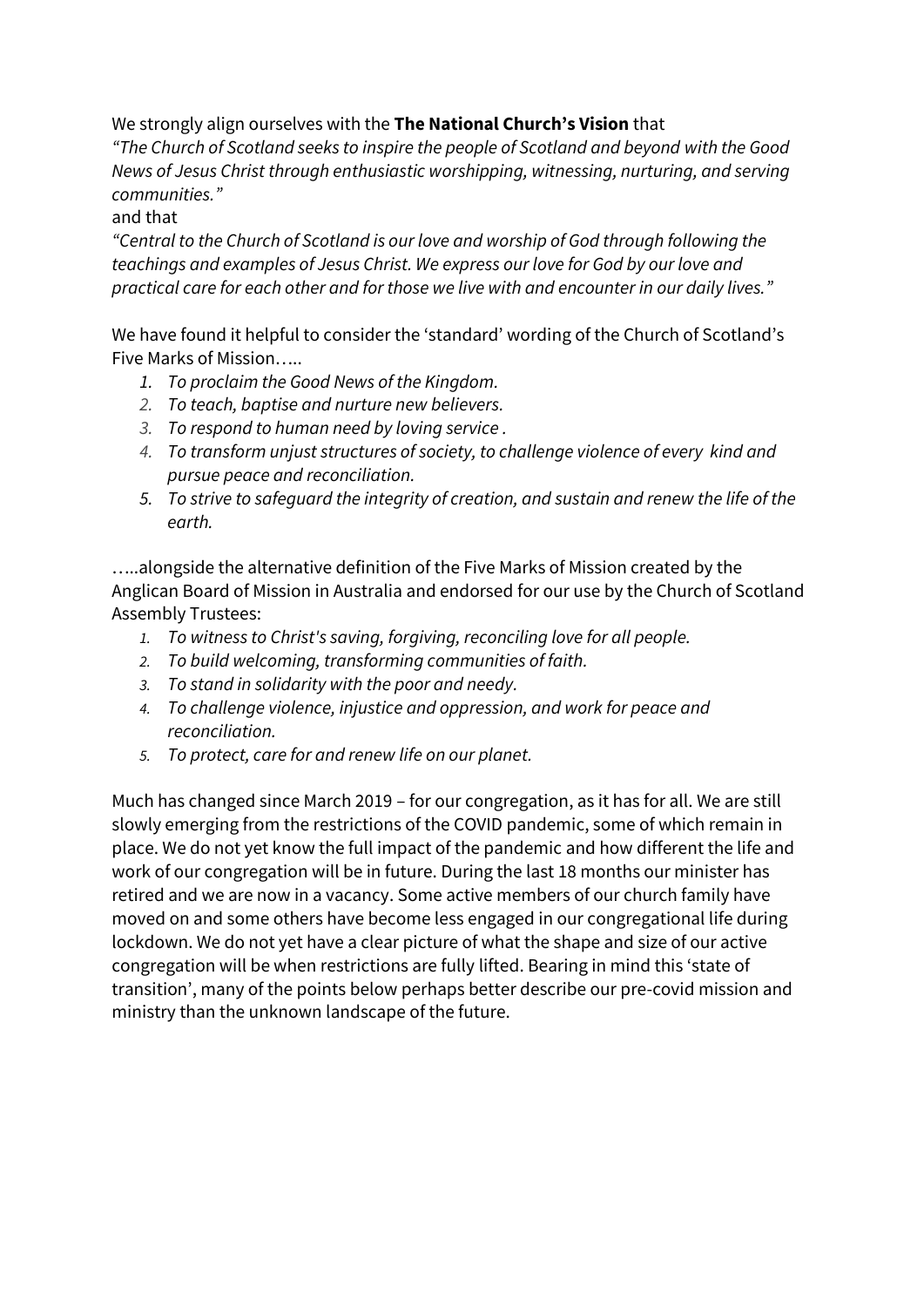#### **Our Mission:**

## *1. To proclaim the Good News of the Kingdom / To witness to Christ's saving, forgiving, reconciling love for all people.*

- The main gathering of the whole Church family is at our 10.30am Sunday morning Service. This is informal in style with a good number of people involved in the leadership of the Service. Music is mainly contemporary in style. The sermon is recorded and uploaded onto our website immediately after the Service so that the message can be accessed by folk unable to join us in person. Informal Communion is incorporated into the Service on a monthly basis. Special Services, with more of an 'outreach' focus, are held during the Christmas and Easter seasons. Short evening Services of a more contemplational nature have also been held during Lent and Advent.
- *'Midweek@The Steeple'* offers a weekly lunchtime opportunity for fellowship and teaching including a short Bible reflection. It has been well attended by those who work in the City Centre.
- Prior to COVID, Our *Café Church* met in the Sanctuary on a regular weekday evening, supporting a very mixed community of regular attendees many of whom have had no previous 'church' experience. Discussions, often on a topic introduced by a DVD presentation, provide an opportunity for people to openly discuss, voice opinions and ask questions about Christianity.
- We have run *Alpha Courses* every Autumn for several years. These have been a source of real blessing and encouragement, with relationships built and guests finding and strengthening their faith. Several folk have recently joined the congregation as a result of these courses. In 2019 our Alpha Course was held in a local café rather than the church building.
- The annual *Dundee Nativity Play* is a major collaborative project hosted by The Steeple and involving adults and young people from many of Dundee's churches. It aims, through words and music, to convey the real meaning of the Christmas story in imaginative and engaging ways. The performances attract good audiences, in particular during the Dundee City Council 'Light Night' Event at the end of November when the city centre Christmas Light Display is switched on.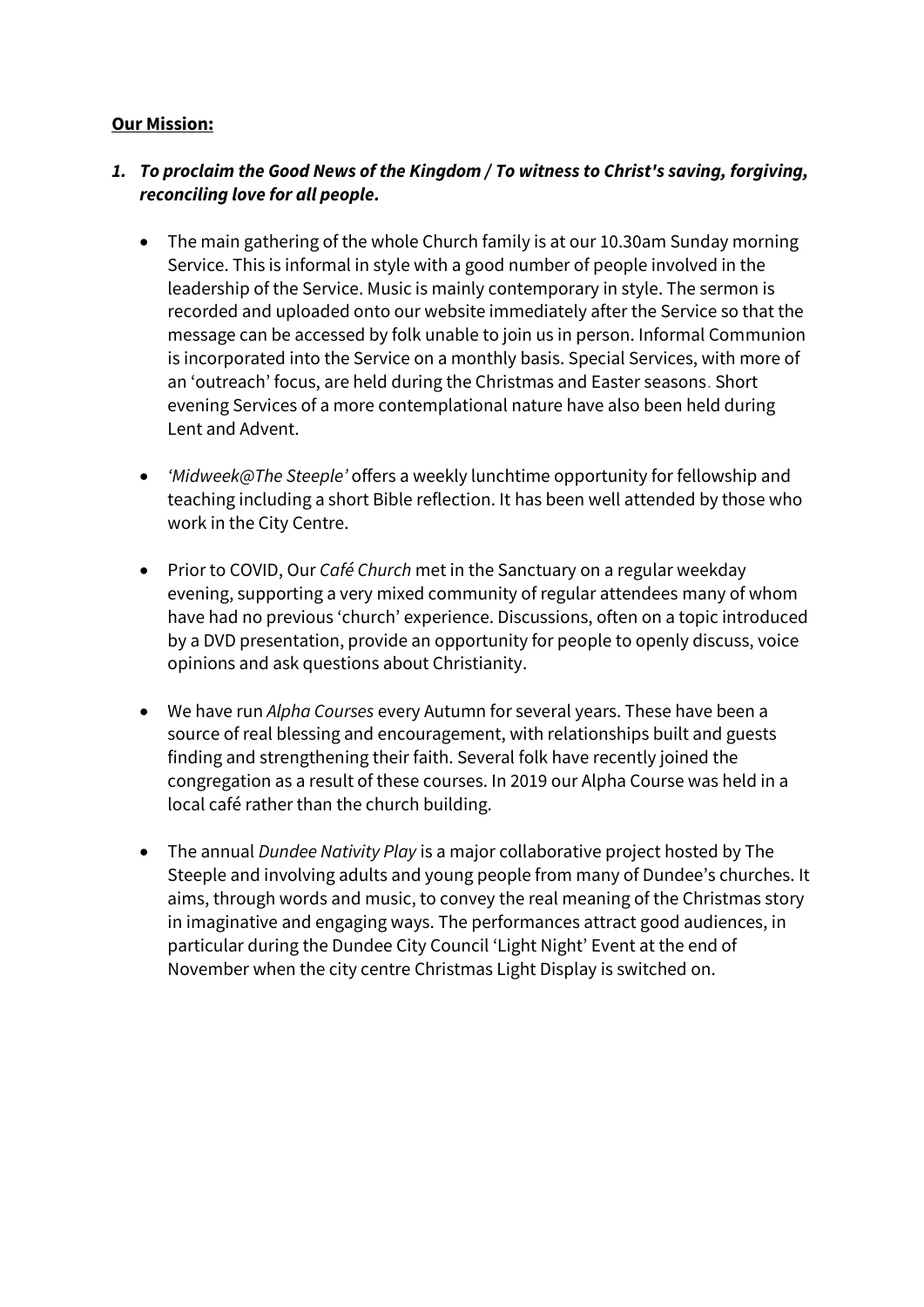#### *2. To teach, baptise and nurture new believers. / To build welcoming, transforming communities of faith.*

- We believe in fostering a community where all feel welcomed, included, respected, loved and nurtured and where the unconditional love of Jesus and the unity of all believers is demonstrable. We strive to ensure that our church premises and activities are fully accessible to all.
- As we emerge from the pandemic, our congregation and Kirk Session have recognised the importance of supporting, encouraging and 'building up one another' and of finding new ways to strengthen and grow as a Christian community that models and reflects Christ's love for us. We recognise that as we emerge from the restrictions and search for a 'new normal', there will be a vital ongoing need to seek healing, rebuilding of community and strengthening of relationships. This will be a key part of our ministry to one another in coming months and years.
- As a 'gathered' congregation, we recognise the need to spend time together in a social environment so that relationships can be built, friendships strengthened and so that those new to our fellowship can feel welcomed and 'at home'. Extended post-service coffee times and regular buffet lunches on Sundays are central to this. During the Summer months, the *Steeple Out & About* programme is organised to offer organised outdoor activities including walks, cycle rides, barbecues and football or rounders matches, usually followed by a visit to a café. Two annual outings are organised for the older members of the congregation, popular venues being to Dobbies Garden Centre and Abernyte Antique Centre. Every second Saturday during the Winter months, snow permitting, the *Steeple Skiers* head to Glenshee. Ski equipment can be borrowed, especially by those wishing to try skiing for the first time. The *Steeple Craft Group* meet together regularly and make cards and other produce, which are then sold to help raise funds for congregational and other causes. *Steeple Men* is a group of mainly retired men who meet weekly to play pool and to chat. They include a few from out with the congregation. Steeple Ceilidhs are great crowd-pullers, and our Sanctuary space is proving to be the perfect venue for such parties.
- Many members of the congregation meet together regularly in midweek *Home Groups* for fellowship, prayer and Bible study.
- There are regular opportunities for the congregation to pray together. Prior to the pandemic, a regular monthly Sunday evening Prayer gathering was held. During the pandemic this moved to a weekly Zoom prayer meeting, which continues in this form. In addition, many folk use our very active 'Steeple Support' WhatsApp Group to share and respond to both prayer needs and practical requests for help. In recent years we have held Days of Prayer where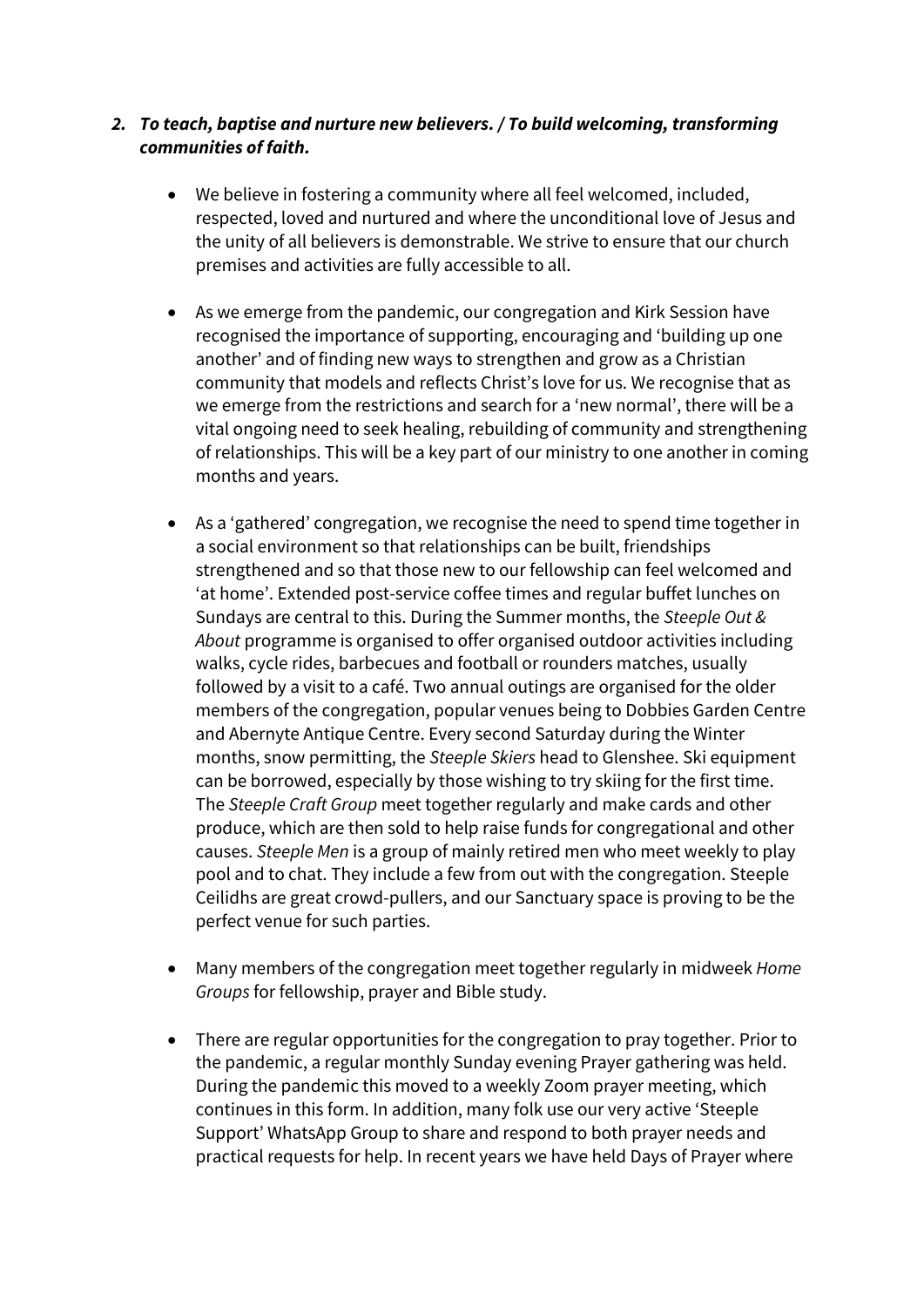folk have been encouraged to spend some time in the church praying for the congregation's various areas of ministry.

- Up until 2018, a good number of young families were part of our congregation and we held Sunday morning 'Kids Church' Groups, a highly successful monthly Sunday afternoon *Messy Church* and, a regular YF group to support teenagers from our own and other local churches. In recent times this aspect of our church life has not flourished. We pray for a revival of this work and hope that, perhaps as a collaborative project within our new Churches' Grouping, *Messy Church* and support for teens might flourish again in future.
- Several of our members are actively involved in *Friends International – Dundee*, a group of people from local churches based in the Dundee area who welcome International students and research workers living in or near the City of Dundee in Scotland.

## **3. To respond to human need by loving service / To stand in solidarity with the poor and needy.**

- We acknowledge that we have a calling to serve both in Dundee city centre and, as a 'gathered congregation', in the other locations where we live and work.
- Our *Parish Nursing Project* is staffed by two Registered and trained Parish Nurses supported by a small army of volunteers. It seeks to provide wholeperson health and social care particularly to those who struggle with homelessness and addiction issues. This includes the provision of hot meals on a weekly basis. The Nurses work very closely with the NHS and many other statutory and voluntary agencies. During the COVID restrictions our team worked in collaboration with another local Christian charity, Eagles Wings Trust, to help meet the ongoing needs of our 'guests'. When restrictions were eased in autumn 2020 and Spring 2021, they used the Sanctuary space rather than one of the halls that they had been using, to allow appropriate social distancing. This important work continues to grow and develop.
- *Hot Chocolate Trust* started as the church's Youth Work project and is now an independent Trust, working full-time with, often marginalised, teenagers who congregate in the environs of the church. The Steeple remains strongly associated with the Project, through prayer and volunteer work, with representation on the Board of Trustees and with the provision of a home for the project in the 'Mary Slessor Centre' half of our church complex. [<https://www.hotchocolate.org.uk/index.html> ]
- Up until lockdown we regularly opened our doors and welcomed visitors to our twice weekly *'Open Church' afternoons.* Many folk came past, some to simply 'see what was happening' and others actively seeking support or prayer. Good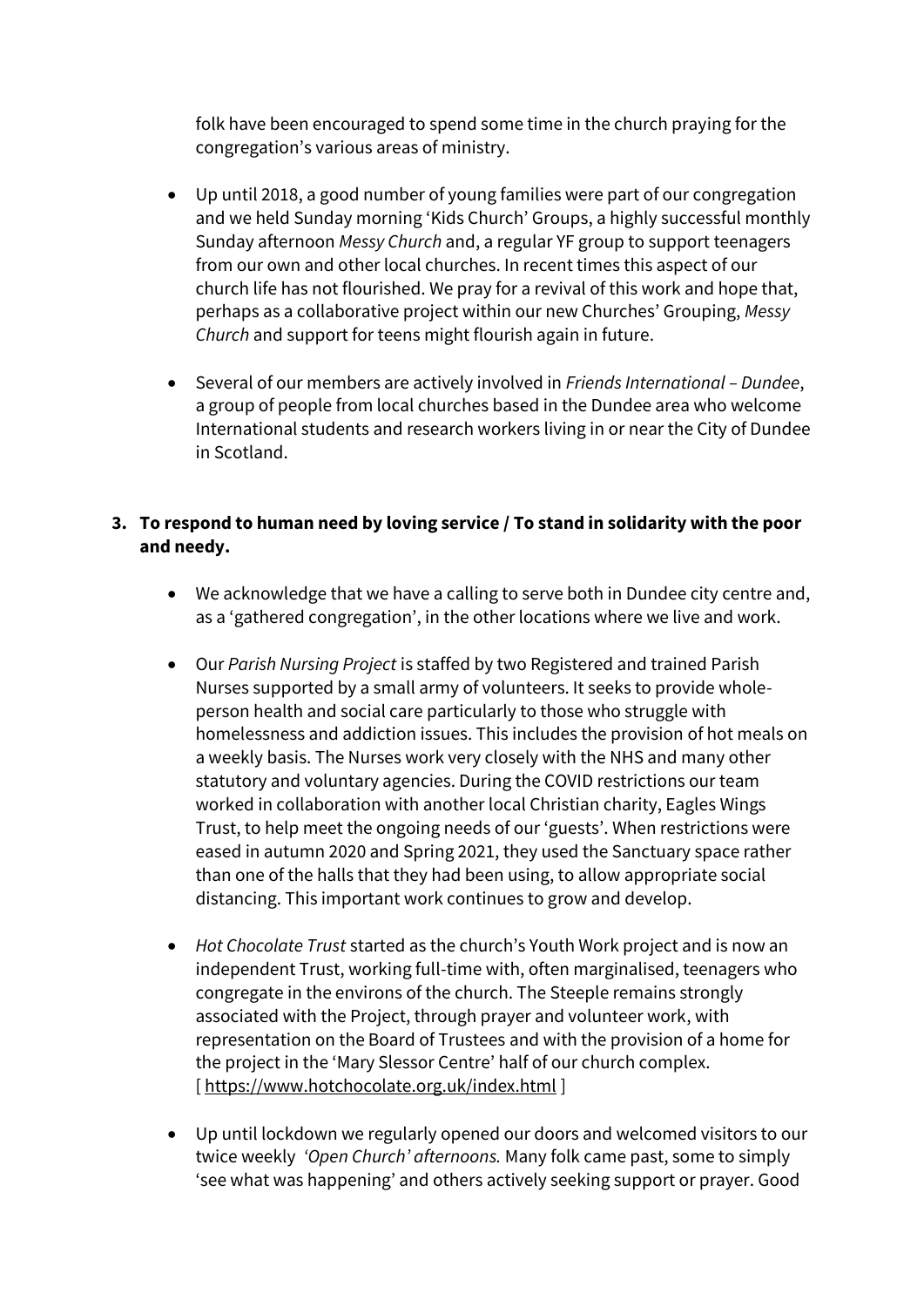relationships were formed with a number of regular visitors, some battling loneliness and other needs. These afternoons and other activities were facilitated by an employed *'Community Outreach Worker'*, funded by the Church of Scotland 'Go For It' Fund and other local Trusts. Unfortunately, because of the restrictions imposed during 2020, this post is not currently continuing, though we hope that a similar appointment will be able to be made in future.

- We have productive working arrangements with the Management of The Overgate Shopping Centre, The City Council and The DD One (private sector partnership) Group and the Faith In Community Dundee organisation.
- The Steeple is a collection point for the *Dundee Foodbank Project*, which distributes much needed emergency food supplies to people in crisis across the city.
- In recent years, the Steeple has hosted an annual service, on World AIDS Day, to support those who have lost loved ones due to drug use or addiction.
- In recent years we have actively supported individuals and organisations working in Pakistan, Romania, Nepal, Rwanda, Malawi and Uganda. In addition, we have longstanding links with Tearfund, Vine Trust, Embrace The Middle East and the Presbytery of Calibar, Nigeria

## **4. To transform unjust structures of society, to challenge violence of every kind and pursue peace and reconciliation / To challenge violence, injustice and oppression, and work for peace and reconciliation**

- In recent years we have held ad hoc Prayer Vigils focusing on specific issues, for example areas of conflict across the world and the plight of refugees.
- We take the individual and collective challenges posed by the recent BLM and slavery debates very seriously. A series of open Zoom meetings were held during 2020 to explore these issues together.
- We collaborate with many other statutory and third sector agencies and members of other Dundee churches in our *Connections Café*, which aims to offer friendship and support to those who have moved to Dundee from other parts of the world, in particular those who are refugees, to support language learning for those who seek this and to encourage and facilitate cross-cultural and inter-faith understanding. Before the COVID restrictions the 'Café' opened every Monday morning. During the pandemic these meetings have continued by Zoom. Funding has been obtained from Scottish Refugee Council and other Trusts to expand the range of support that can be offered. Currently we are undertaking an assessment exercise to discern how best this ministry should develop.